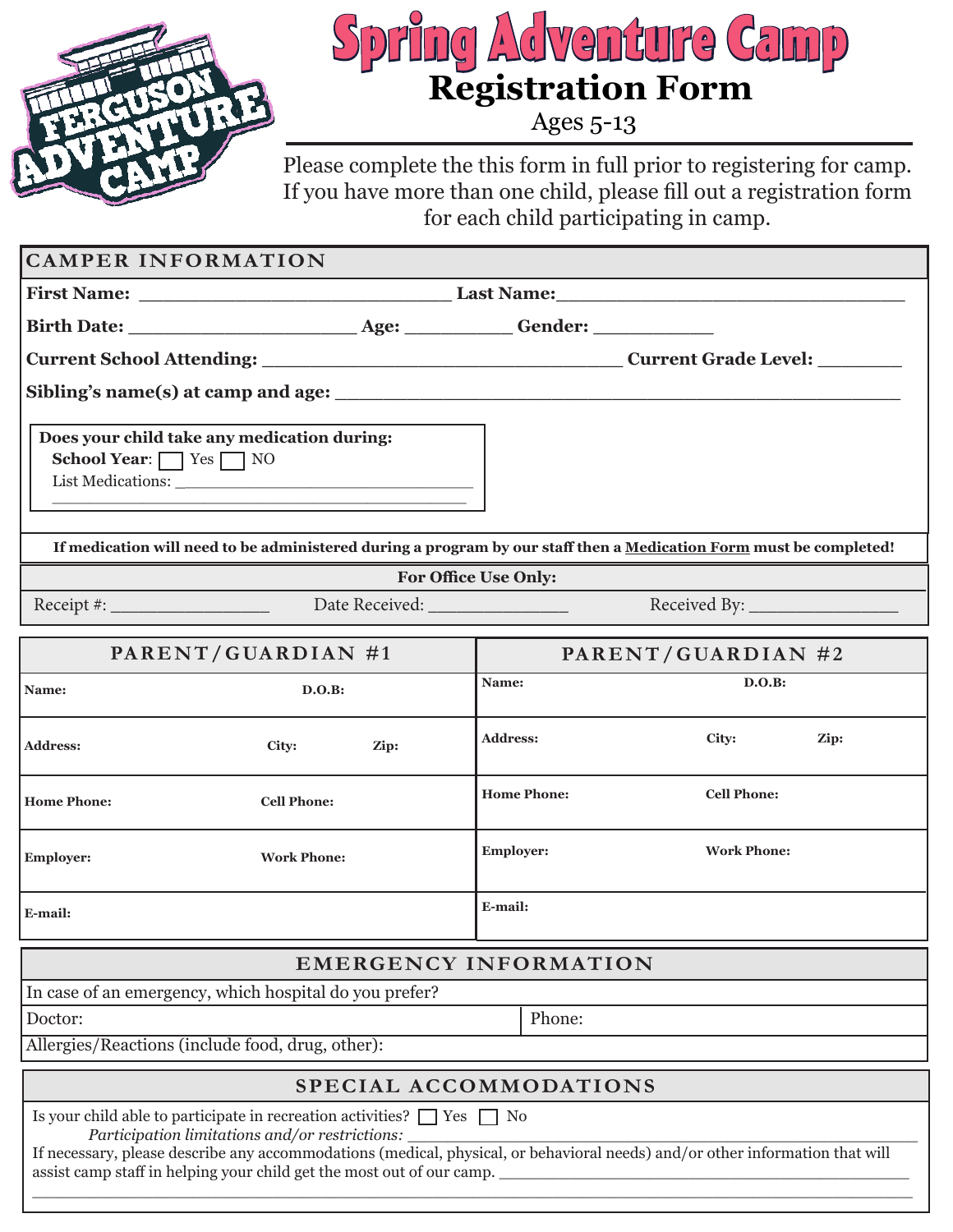#### **PICK - UP AUTHORIZATION**

| $\text{Context Phone:} (\_\_\_\_\_\_\_\_$    |
|----------------------------------------------|
| $\text{Context Phone:} (\_\_\_\_\_\_\_$      |
|                                              |
|                                              |
|                                              |
|                                              |
| <b>Relationship: _______________________</b> |
|                                              |
|                                              |
|                                              |

#### **\*Name of person(S) NOT allowed to pick up my child: \_\_\_\_\_\_\_\_\_\_\_\_\_\_\_\_\_\_\_\_\_\_\_\_\_\_\_\_\_\_\_\_\_\_\_\_\_\_\_\_\_\_\_**

\*Appropriate custody paperwork must be attached if a **parent** is not allowed to pick up a child.

| PROGRAM RELEASES & AKNOWLEDGMENTS |                                                                                                                                                                                                                                                                                                                                                                                                                                 |  |  |
|-----------------------------------|---------------------------------------------------------------------------------------------------------------------------------------------------------------------------------------------------------------------------------------------------------------------------------------------------------------------------------------------------------------------------------------------------------------------------------|--|--|
| Initial                           | <b>Emergency Clause</b><br>In the event that I cannot be reached in an emergency, I hereby give my permission to employees of the<br>Ferguson Adventure Camp program to secure proper medical care for my child as deemed necessary. This<br>permission extends from minor first-aid treatment to (under a doctor's orders) hospitalization, injections,<br>anesthesia, surgery, and other medical procedures deemed necessary. |  |  |
|                                   | <b>Media Release</b><br>I consent and give permission to allow the City of Ferguson unlimited right to use photos, videos, direct                                                                                                                                                                                                                                                                                               |  |  |
| Initial                           | quotes and/or audio clips that they have of my child participating in the Adventure Camp program.                                                                                                                                                                                                                                                                                                                               |  |  |
|                                   | <b>Release Clause</b><br>The undersigned hereby releases and holds harmless the Ferguson Adventure Camp program and any<br>officers, employees or agents thereof, uncluding without limitation the Ferguson Park Board, City of<br>Ferguson, from any and all claims liabilities, or demands whatsoever arising out of the enrollment or                                                                                        |  |  |
| Initial                           | participation in any program by the participant herein.                                                                                                                                                                                                                                                                                                                                                                         |  |  |
|                                   | <b>Late Pick - Up Policy</b><br>Camp pick up is no later than 6:00pm. Any guardian arriving late, will be charged \$5.00 for each 15 minutes                                                                                                                                                                                                                                                                                    |  |  |
| Initial                           | he or she is late. Participants will not be allowed to return to the program until this fee is paid. If a parent is<br>late more than three times, the child will not be allowed to return to the Ferguson Adventure Camp program.                                                                                                                                                                                              |  |  |
|                                   | <b>Field Trips</b>                                                                                                                                                                                                                                                                                                                                                                                                              |  |  |
| Initial                           | Ferguson Adventure Camp activities involve transportation to and from the destination. I grant permission for<br>my child to be transported to field trips during the program.                                                                                                                                                                                                                                                  |  |  |

I am aware of all the releases and policies stated above: Signature of Responsible Party \_\_\_\_\_\_\_\_\_\_\_\_\_\_\_\_\_\_\_\_\_\_\_\_\_\_\_\_\_\_\_\_\_\_\_\_\_\_\_\_\_\_\_ Date \_\_\_\_\_\_\_\_\_\_\_\_\_\_\_\_